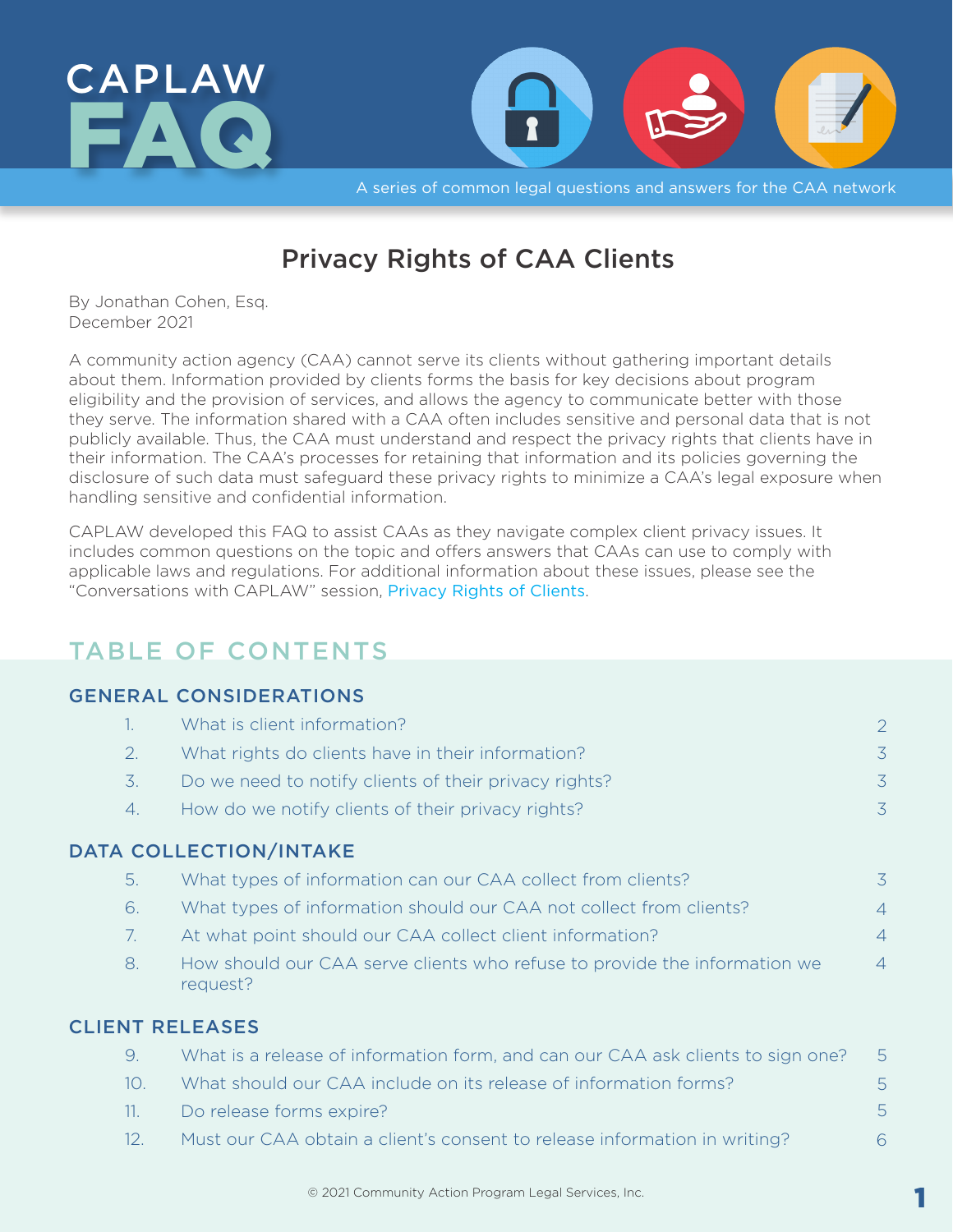<span id="page-1-0"></span>

|                                                             |     | SHARING CLIENT INFORMATION WITHIN THE CAA                                                  |                 |  |  |  |
|-------------------------------------------------------------|-----|--------------------------------------------------------------------------------------------|-----------------|--|--|--|
|                                                             | 13. | Why would a CAA want to share client information within our organization?                  | 6               |  |  |  |
|                                                             | 14. | Can we share client information within our own organization?                               | 6               |  |  |  |
|                                                             |     | <b>SHARING CLIENT INFORMATION WITH THIRD PARTIES</b>                                       |                 |  |  |  |
|                                                             | 15. | Can our CAA share client information with partner agencies to help coordinate<br>services? | 6               |  |  |  |
|                                                             | 16. | How should our CAA respond to requests from third parties for client data?                 | 7               |  |  |  |
| HEALTH INSURANCE PORTABILITY AND ACCOUNTABILITY ACT (HIPAA) |     |                                                                                            |                 |  |  |  |
|                                                             | 17. | When might our CAA be covered by HIPAA?                                                    | 8               |  |  |  |
|                                                             |     | <b>DATA BREACHES</b>                                                                       |                 |  |  |  |
|                                                             | 18. | When does our CAA need to notify clients about data breaches?                              | 8               |  |  |  |
|                                                             | 19. | Do our insurance policies cover data breaches?                                             | 9               |  |  |  |
|                                                             |     | <b>POLICIES AND TRAINING</b>                                                               |                 |  |  |  |
|                                                             | 20. | How should we approach incorporating client privacy protections in our<br>organization?    | 9               |  |  |  |
|                                                             | 21. | Which organizational policies may address client privacy?                                  | 9               |  |  |  |
|                                                             | 22. | What kind of training would a CAA provide and to whom?                                     | 10 <sup>1</sup> |  |  |  |
|                                                             | 23. | Does CAPLAW have any sample policies or additional resources?                              | 1 <sup>O</sup>  |  |  |  |

# [GENERAL CONSIDERATIONS](#page-0-0)

### [1. What is client information?](#page-0-0)

"Client information" broadly describes information provided by clients or potential clients to a CAA for purposes of applying for and obtaining services offered by the agency. The type of information collected varies by CAA and often depends on applicable program funding source requirements. Client information may include a client's name, address, date of birth, phone number, email address, income, Social Security number, government-issued ID number, and bank account number. It also may include the image or voice of a client as captured in print, on video or in an audio file. Various funding sources and program rules may define protected client information differently. Generally the Office of Management and Budget's (OMB) Uniform Administrative Requirements, Cost Principles, and Audit Requirements for Federal Awards (Uniform Guidance) includes definitions of "personally identifiable information" and "protected personally identifiable information" that may apply in the absence of funding source rules.<sup>1</sup>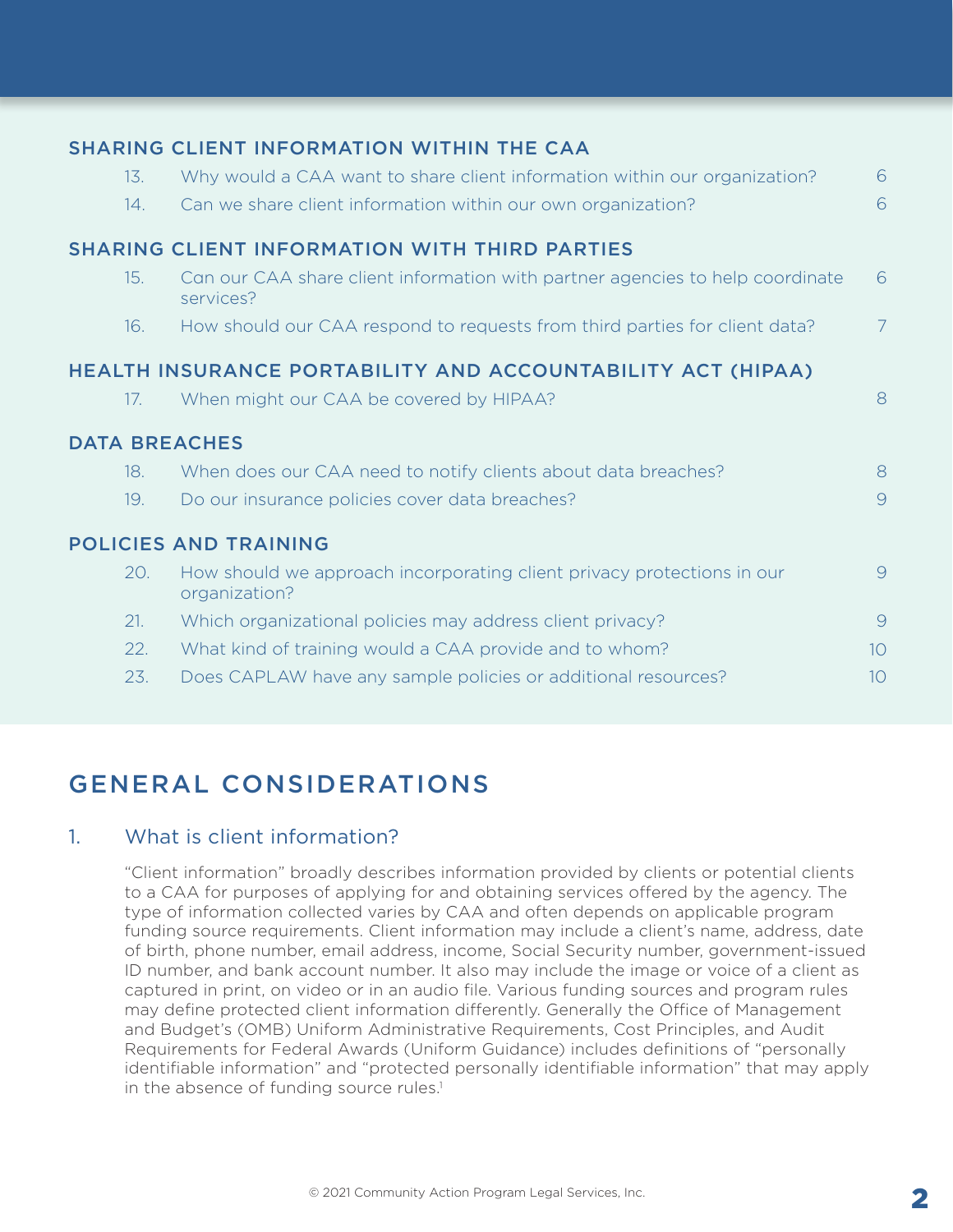### <span id="page-2-0"></span>[2. What rights do clients have in their information?](#page-0-0)

In general, clients have privacy rights in the information they provide to a CAA, so an agency should assume that all client information provided to it must be kept confidential, unless disclosure is authorized by the client or otherwise required by applicable law (such as client information that a court orders a CAA to produce via a subpoena). Federal and state laws and regulations related to the privacy of information, including funding source requirements, may contain specific requirements about how a CAA should collect, retain, and safeguard client information. As a best practice, a CAA should obtain client consent before it discloses or shares any client information, both internally and with third parties. This includes obtaining consent before disclosing any non-public client information contained in federally-required reports.

#### [3. Do we need to notify clients of their privacy rights?](#page-0-0)

Since funding sources and state laws often require providers to notify clients of their privacy rights, it is generally recommended that a CAA do so. Funding source requirements are found in the laws and regulations that govern the programs, and/or within the grant agreements and contracts between awarding agencies and CAAs. Requirements around the timing and details of these notifications vary by funding source. For example, the Head Start Performance Standards require that parents receive annual, written notice from the program about their privacy rights related to the personally identifiable information (PII) in their child's records<sup>2</sup>

States may also have laws that require businesses to notify individuals of their data collection practices and what types of personal information they collect.<sup>3</sup> In some cases, these laws give individuals the right to know the personal information being collected, as well as to request businesses to delete the information. CAAs should work with a state law attorney to determine the applicability of these state laws with respect to the CAA's client information.

#### [4. How do we notify clients of their privacy rights?](#page-0-0)

CAAs can notify clients about their privacy rights as part of their applications for CAA services, as well as when the CAA asks a client to sign a consent to release information form with the agency. Some programs also have specific notification requirements. For example, Head Start requires that programs provide an annual written notice to Head Start parents, which must include a description of the types of PII that may be disclosed, to whom it may be disclosed, and what may constitute a necessary reason for the disclosure without parental consent[.4](#page-10-0)

## [DATA COLLECTION/INTAKE](#page-0-0)

#### [5. What types of information can our CAA collect from clients?](#page-0-0)

In general, a CAA can collect whatever information it wants from clients, but it should obtain a consent from each client prior to using or disclosing that information. Some funding sources may limit what information a CAA needs from a client for purposes of receiving funded services. A CAA should refrain from collecting more information than it needs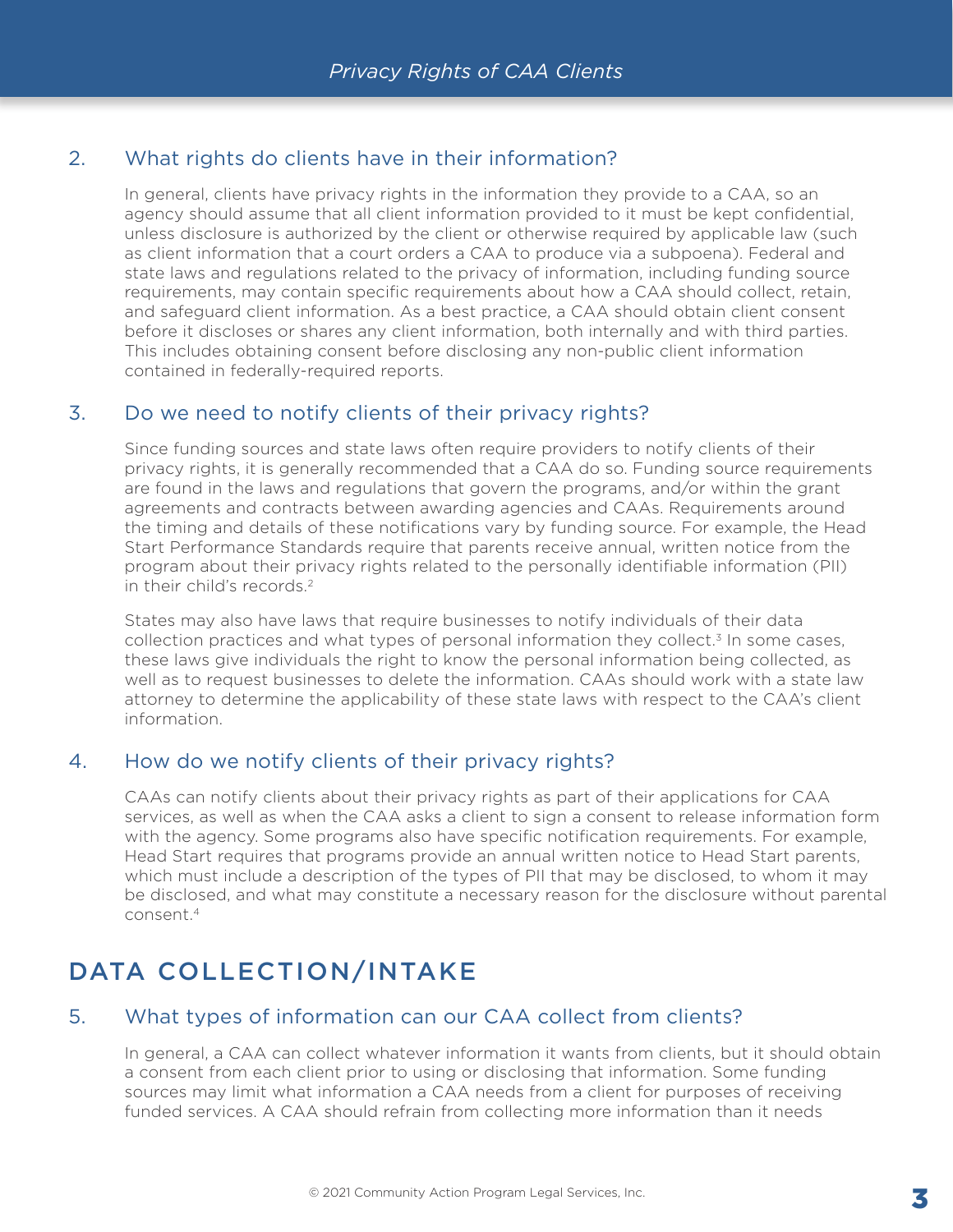<span id="page-3-0"></span>because, in general, applicable laws require that information received be protected. A CAA that only collects information that it needs will have fewer obligations, and subsequently, fewer potential liabilities.

When determining what types of client information to collect, including any information not required for participation in the program, a CAA should be mindful of the data privacy and confidentiality obligations they may have with respect to such information. For example, some state laws require that organizations have written information security policies covering the organization's collection, use, and storage of certain types of PII. If a CAA collects protected information, it may trigger application of these requirements and mandate a certain level of security.

### [6. What types of information should our CAA not collect from clients?](#page-0-0)

As noted in earlier questions, a CAA is not necessarily prohibited from collecting information from clients; rather the ability to use, or the obligation to protect, the information provided often depends on the nature of that information. There are increased sensitivities, and in some cases, legal requirements, around asking for certain types of information, including information about criminal history, substance abuse treatment, and health. A CAA should check applicable laws and regulations before requesting these types of information. Further, while a CAA likely may ask clients for demographic information such as race, ethnicity, and gender, it is best practice to make these questions optional, unless otherwise required by a funding source.

### [7. At what point should our CAA collect client information?](#page-0-0)

A CAA should ask for and collect client information at the time of client intake since that is typically when consents and releases are signed. If a CAA asks for additional information at a later date, it should confirm that the current consents and releases cover the information obtained at that time and, if they do not, considering entering into new ones that do.

#### [8. How should our CAA serve clients who refuse to provide the information](#page-0-0) [we request?](#page-0-0)

If a client refuses to provide information requested by the CAA, the agency's ability to serve the client will depend on the reason(s) why the CAA needs the information. In making these decisions, a CAA should determine if the information requested is required by law, regulation, or a funding source contract or policy for the particular benefits sought or to meet a reporting obligation and if alternate information may be used to meet those requirements.

If information is necessary to make a decision about program eligibility as required by a funding source, then the CAA should see if funding source rules contain any flexibility to permit clients to provide alternative sources of information. If they do not, and if there is no other way for the CAA to make the required decision without the information requested, the CAA may have no choice but to deny services to the client.

If the information is requested to enable the CAA to produce reports, the CAA should also consider the availability of other data and whether the reports are required as a condition of receiving funding.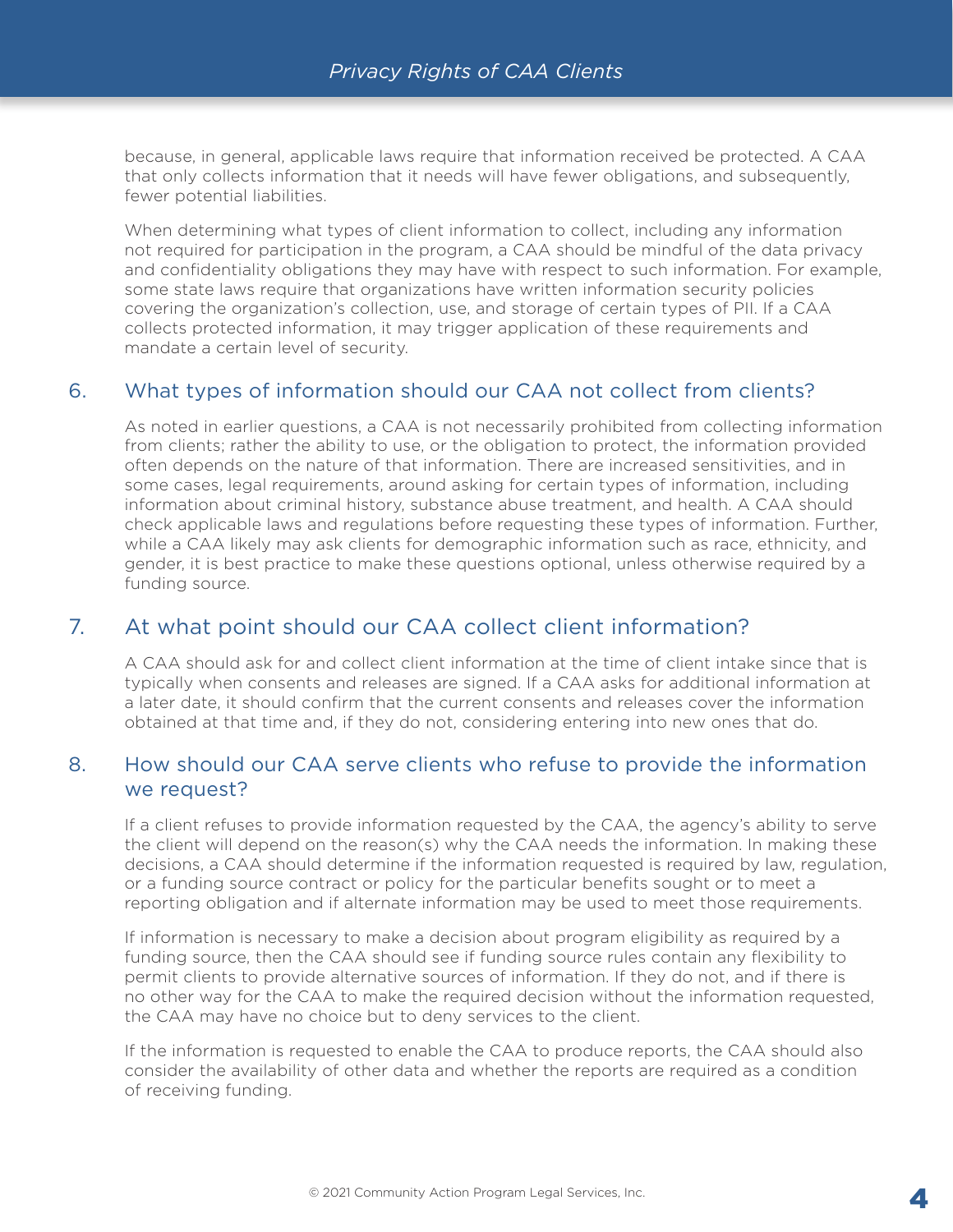# <span id="page-4-0"></span>[CLIENT RELEASES](#page-0-0)

#### [9. What is a release of information form, and can our CAA ask clients to](#page-0-0)  [sign one?](#page-0-0)

A release of information form typically authorizes the CAA to use and release client information for certain, specified purposes. CAAs may ask clients to sign a release of information form. Usually they do so at the time that client information is collected. CAAs that collect release forms at the time of intake may take different approaches to the scope of the information covered as well as the extent of the release authorized. While CAAs often want to include all potential releases of information in one form, a CAA should always check the release each time it wants to use client-specific information. Some releases of information not covered by more general release forms may require more specific release of information forms be signed at a later date. If a CAA is unsure whether information is covered in an existing release form, it should obtain another form prior to releasing that information.

#### [10. What should our CAA include on its release of information forms?](#page-0-0)

A release of information form should specify the information being collected, how it will be used, to whom it will be disclosed and whether it will be shared internally across its programs and departments or with external parties. The form should note the CAA's commitment to the privacy of client information and state that client information shall not be released beyond the scope of the form. It must include language indicating that consent to release information is optional and not a requirement for clients to receive CAA services, and that consent may be withdrawn at any time with respect to future releases of information. The form should be signed and dated by the client.

Some release forms include a general disclaimer which typically consists of broad language such as "the information provided may be used for particular purposes, and may be disclosed to parties at a later date." These disclaimers are not sufficient, as they do not provide adequate notice to the client and should not be used in place of obtaining the client's written consent to use and disclose their non-public information in specified ways. If a CAA needs to disclose client information in a manner that deviates from the initial release of information form, it should ask the client to sign another release of information that covers the types of disclosures sought.

#### [11. Do release forms expire?](#page-0-0)

If the release form does not specify an end date, it does not expire. To ensure CAAs can continue to use the information collected, release of information forms should not include an end date. However, some laws and regulations require releases to include an expiration date so that organizations must periodically request and obtain client consent to continue sharing information. For example, Health Insurance Portability and Accountability Act (HIPAA) authorizations must include either an expiration date or an expiration event that relates to the individual or the purpose of the use or disclosure (e.g., "one year from the date the Authorization is signed," "upon the minor's age of majority," or "upon termination of enrollment in the health plan").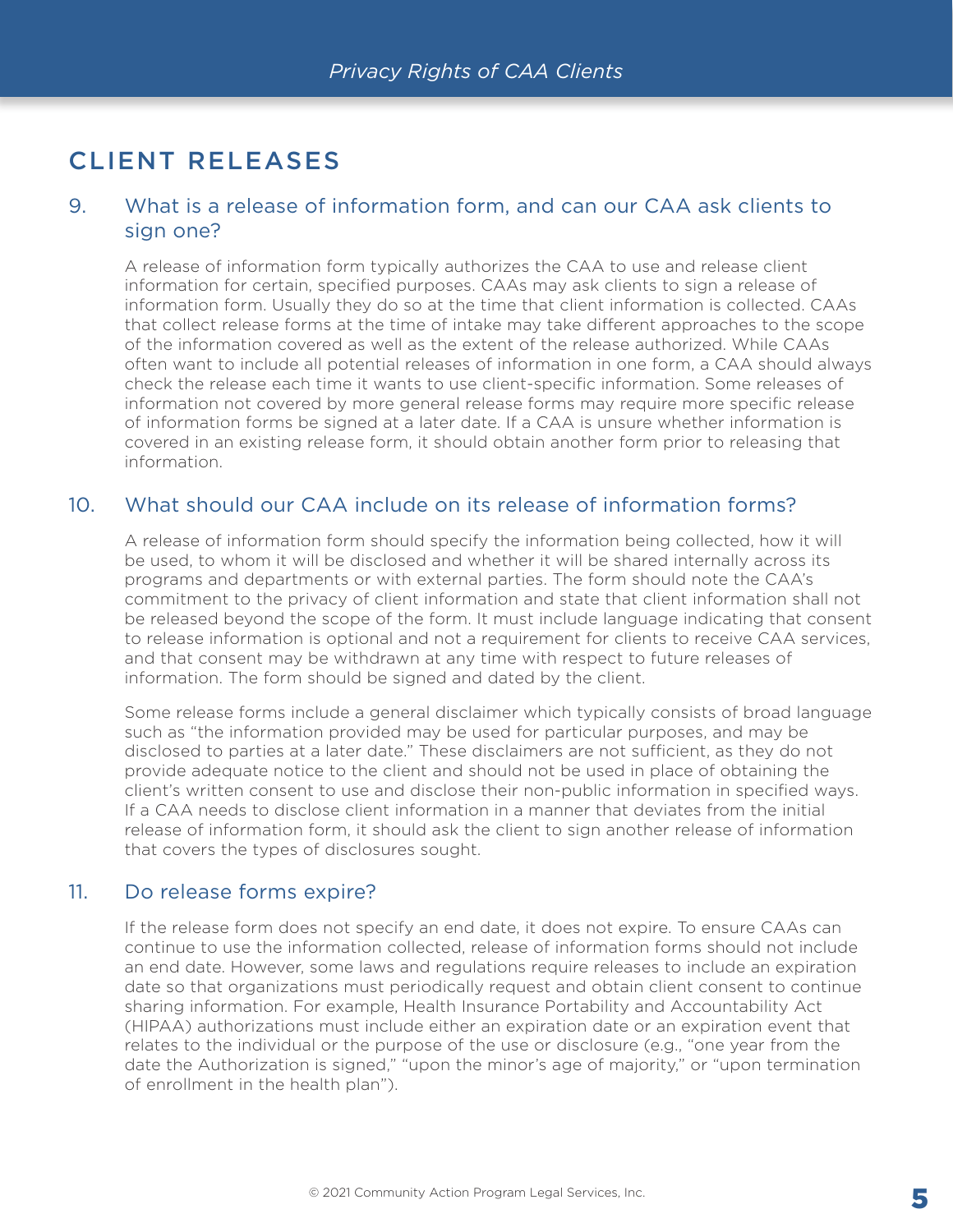### <span id="page-5-0"></span>[12. Must our CAA obtain a client's consent to release information in writing?](#page-0-0)

A CAA should obtain a client's consent to release information in writing prior to sharing information. This eliminates any ambiguity over whether the client consented to the release of information, and can help safeguard the organization from future liability. In some circumstances when a client's prior written consent to release information has not been obtained, however, a CAA may seek to disclose information to a third party with the client present (either physically in-person or via electronic means, such as by phone or video conference), and the CAA may validly request the client's verbal consent to share client information with the third party.

## [SHARING CLIENT INFORMATION WITHIN THE CAA](#page-1-0)

### [13. Why would a CAA want to share client information within our](#page-1-0)  [organization?](#page-1-0)

A CAA may want to share client information internally for a number of reasons, including to:

- Administer the program through which they are being served (e.g., to prepare fiscal reports, make payments to clients or their landlords);
- Prepare reports required by funding sources (e.g., reports to our state CSBG office on program deliverables and outcomes);
- Refer clients to and determine eligibility for other programs;
- Include client information in the organization's data warehouse, which is used for reporting and internal referral purposes;
- Update the organization's mailing list;
- Feature them in impact stories or the organization's print and online publications and social media.<sup>5</sup>

#### [14. Can we share client information within our own organization?](#page-1-0)

A CAA may share client information internally across departments or programs but may be required by funding source rules and applicable state laws to obtain the client's consent before doing so. Thus, it is generally recommended that a CAA that plans to share client information internally obtain written consents from clients. This can be done via a general release of information form, but should specify that the client consents to disclosures of information to the CAA's other departments or programs. The consent should also inform clients about the purpose of such disclosures (e.g., to determine whether the client is eligible for other programs and provide referrals to additional services offered by the CAA).

## [SHARING CLIENT INFORMATION WITH THIRD PARTIES](#page-1-0)

#### [15. Can our CAA share client information with partner agencies to help](#page-1-0)  [coordinate services?](#page-1-0)

Yes, a CAA may share any information the client has consented to sharing, unless funding source rules prohibit it. A CAA that shares client information with a partner organization should put in place a data sharing agreement that clearly defines how information is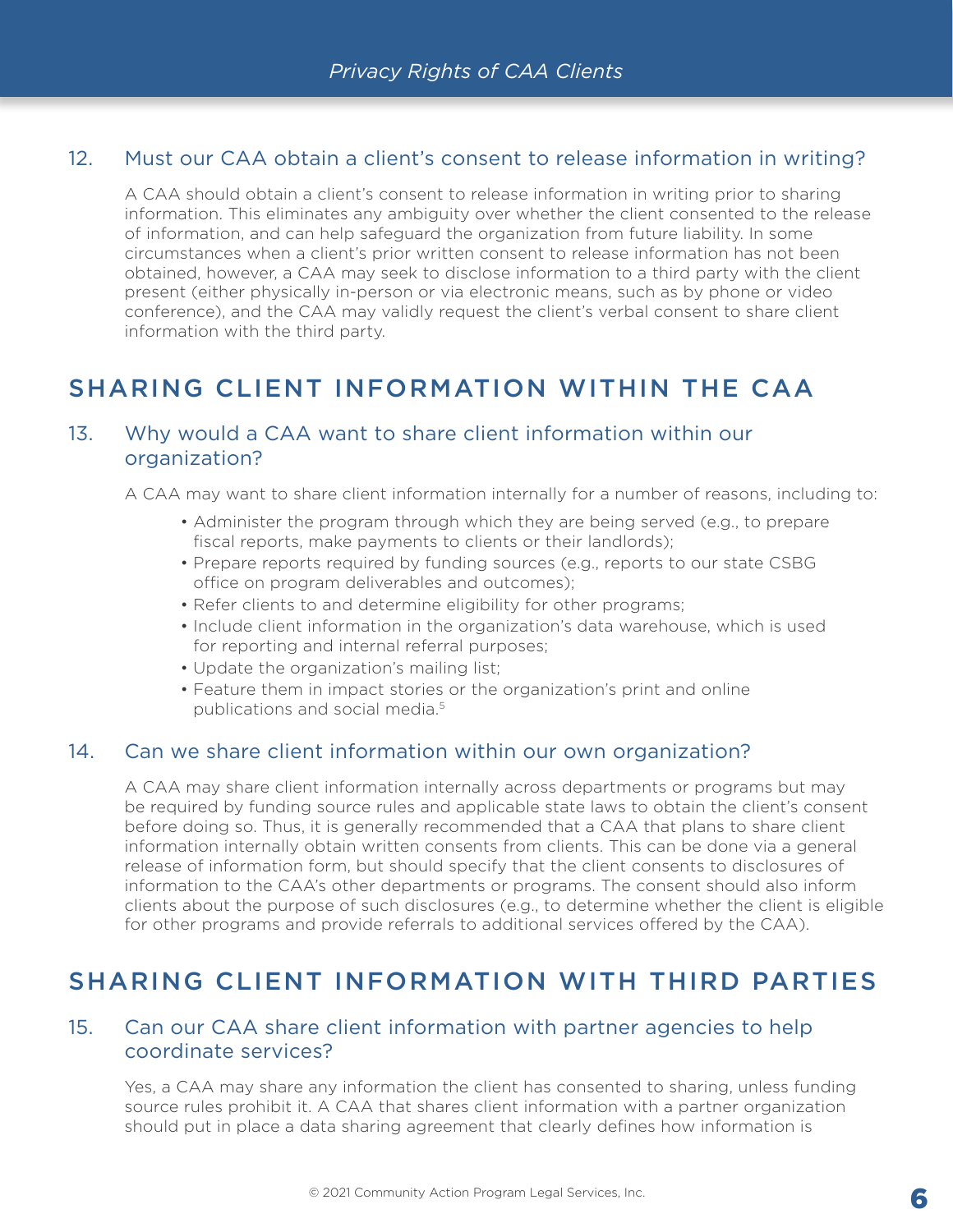<span id="page-6-0"></span>shared and the safeguards that must be in place to protect it. In some cases, a data sharing agreement may be required by the funding source or the grant agreement. For example, the Head Start Performance Standards require that written agreements with third parties include procedures to protect PII that are reviewed annually and updated if necessary[.6](#page-10-0)

#### [16. How should our CAA respond to requests from third parties for client](#page-1-0)  [data?](#page-1-0)

In general, a CAA should limit the client information it provides to third parties to the minimum necessary to accomplish the intended purpose of the use, disclosure, or request. Responses to requests for client data will vary, depending on the third party and the nature of the request. If a request for data or information contains confidential information of multiple clients or individuals, a CAA must, in general, obtain consent from all of the individuals whose information is subject to the request prior to its release.

Considerations for the following specific requests include:

- Police/immigration officials. If the police or an immigration officer requests information about a client, the CAA should not assume it must provide it to them. Instead, the CAA should inform the officer that a client's data is subject to numerous confidentiality requirements and that the officers must either provide a subpoena for the data or, if they intend to search the organization, a warrant. If the police or immigration officer produces one of those documents, the CAA should ask an attorney to review the contents of the subpoena or warrant before providing the information, to ensure they are properly issued and to determine the scope of the information requested.
- Subpoenas and court orders. If a CAA receives a subpoena or court order requesting client data, it should first consult an attorney for advice on whether it should provide all or some of the information subpoenaed.
- Researchers. A recommended practice is to obtain a client's prior written consent before providing identifying personal data to researchers. While consents may not always be required, a CAA should verify the rules that permit release without consent because they often place limits on when and what information may be released. For example, under the Head Start Performance Standards, information from child records may be disclosed without parental consent to officials within the program, acting for the program, or from a federal or state entity, to conduct a study to improve child and family outcomes if additional requirements are met.<sup>[7](#page-10-0)</sup> If a CAA may disclose client information without consent, it should (and in some cases may be required to) inform the client of the circumstances under which such disclosures are permitted.<sup>[8](#page-10-0)</sup>
- Family members. Parents or guardians whose legal custody of a child is not contested have a right to their minor child's records and data. Other family members generally do not have a right to a client's information unless the client has given written consent to an organization to provide that information to the family member.
- EMS in event of emergency. Generally, there are exceptions to privacy laws permitting disclosures of otherwise protected personal information to enable emergency personnel to deliver medical and other emergency services.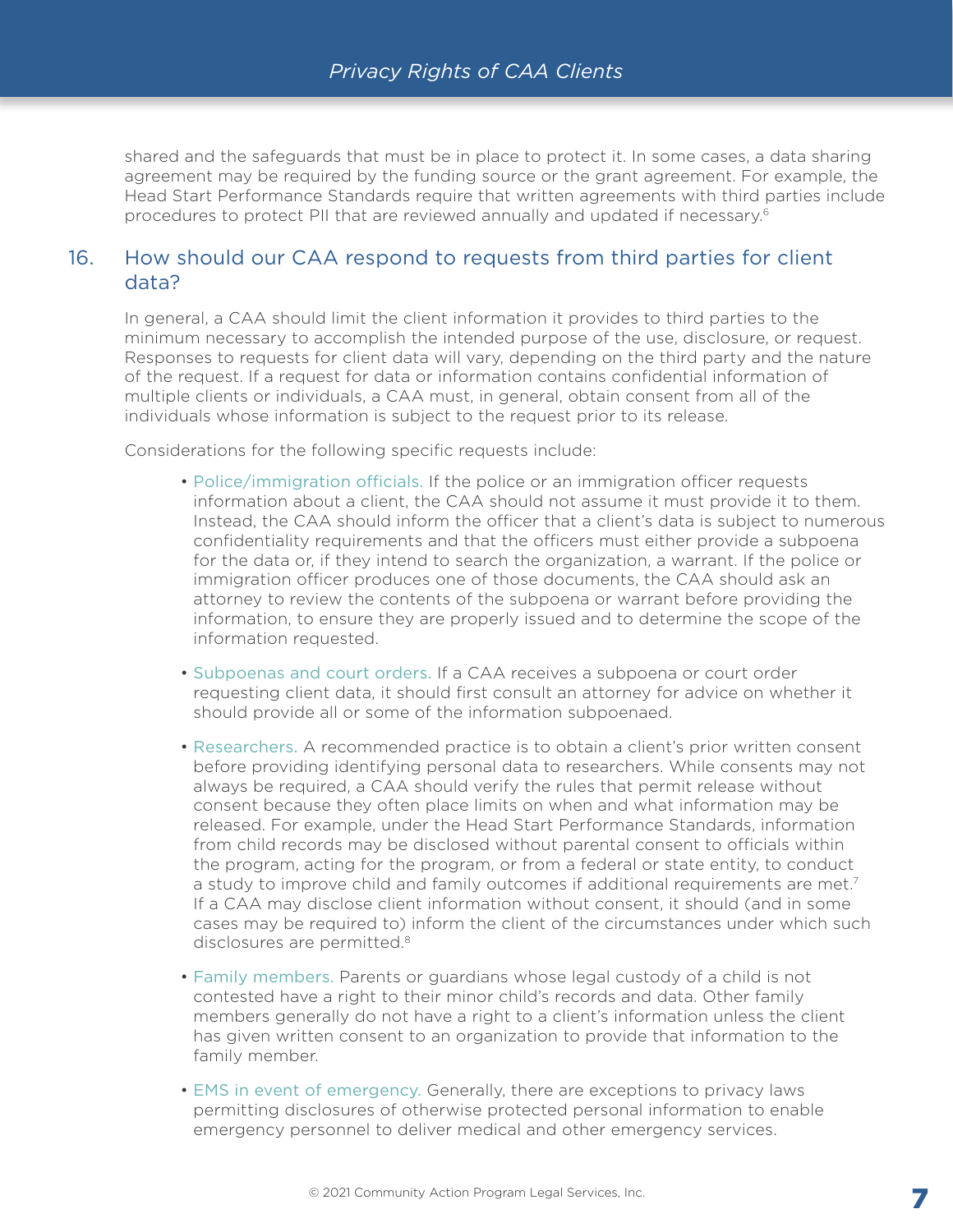- <span id="page-7-0"></span> • Subgrantees, contractors and vendors. A CAA should include and review privacy and confidentiality language in its contracts with subgrantees, contractors, and vendors. This language will determine whether and the extent to which client information may be disclosed.
- Public records. Public CAAs and some nonprofit CAAs are subject to state public records or sunshine laws. These laws vary by state and provide public access to certain records retained by these CAAs. If a CAA receives a request for public records or information, it should consult with a state attorney prior to disclosing any client information requested to determine whether its state public records law applies, and if so, what information is considered public under the law. Many state laws limit what PII may be disclosed in response to a public records request, and what information may be covered by an exception to disclosure or could be redacted.

### [HEALTH INSURANCE PORTABILITY AND](#page-1-0)  [ACCOUNTABILITY ACT \(HIPAA\)](#page-1-0)

#### [17. When might our CAA be covered by HIPAA?](#page-1-0)

A CAA should not assume it is covered by HIPAA, nor should it assume that all healthrelated information it collects is covered by HIPAA. HIPAA only applies to "covered entities" and "business associates.["9](#page-10-0)

A CAA is a "covered entity" if it is a healthcare provider that transmits health information in electronic form with health plans in connection with certain standard transactions. If a CAA thinks it might be a covered entity, it should first determine whether its operations involve billing health plans. For example, if a CAA provides services that it bills to Medicaid, the Children's Health Insurance Program (CHIP), Medicare, or private health plans, it is covered by HIPAA.

A CAA is a "business associate" if it has a written business associate agreement with another HIPAA covered entity or business associate. These agreements can be with state agencies, nonprofit organizations, or for-profit entities, and they govern the creation, receipt, maintenance, or transmission of protected health information on behalf of a HIPAA covered entity or business associate. As a best practice, if a CAA sees the term "business associate" in any contract, it should not assume that it is a business associate and should not automatically sign it. A CAA should seek assistance from an attorney who can counsel the agency on whether it is a business associate. Given the potential liability associated with noncompliance with HIPAA, a CAA does not want to sign a business associate agreement if it does not have to.

## [DATA BREACHES](#page-1-0)

### [18. When does our CAA need to notify clients about data breaches?](#page-1-0)

Notification requirements for data breaches will depend on what state a CAA is in, what information is compromised as part of the data breach, and what laws apply to that information. Most states have laws that require notification of breaches of certain types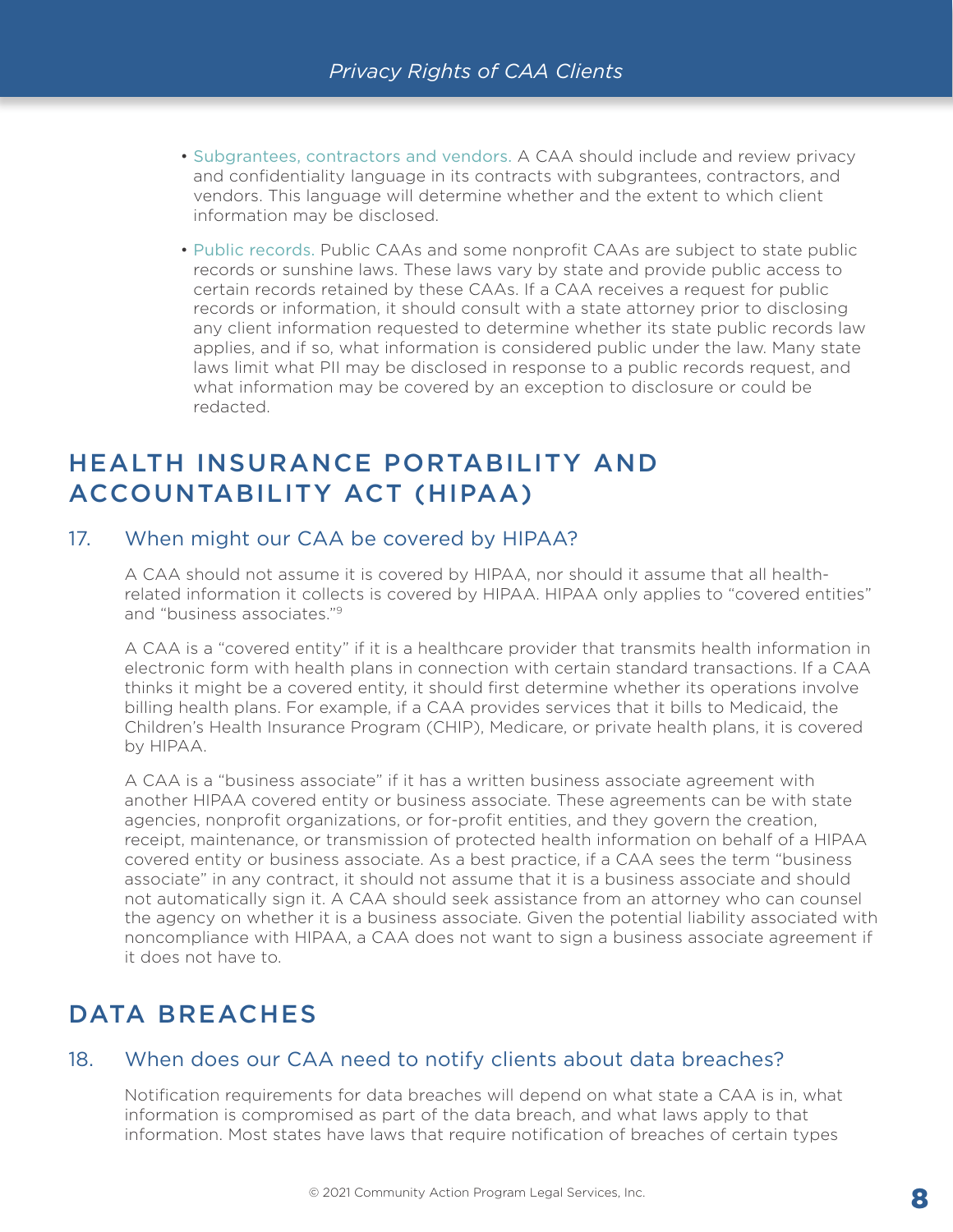<span id="page-8-0"></span>of data. This usually includes disclosures of a client's first name or first initial and last name, plus one or more of the following: (i) Social Security number; (ii) driver's license number or state-issued ID card number; or (iii) account number, credit card number, or debit card number combined with any security code, access code, PIN or password needed to access an account. A small number of states also require notification of breaches of an individual's date of birth. In most cases, a breach involving just names or email addresses will not require notification. However, if HIPAA or another similarly stringent rule or regulation applies, a more formal breach notification may be required. Such notices must comply with the applicable processes and requirements of the laws requiring notification.

#### [19. Do our insurance policies cover data breaches?](#page-1-0)

CAAs may purchase insurance that covers the costs associated with data breaches. Generally referred to as "cyber-liability insurance", such policies may protect a covered organization from a range of losses, including data breaches and theft or destruction of data. The scope of coverage and costs of these policies vary depending on a CAA's location and size, as well as other factors. CAAs reviewing their cyber insurance policies should carefully consider the types of coverage available, including liability to third parties for data breaches, remediation costs to respond to a breach (such as offering credit monitoring to affected individuals), reimbursement for ransom and related expenses arising from cyber extortion, and coverage for fines and penalties imposed by law or regulation as a result of the data breach.

## [POLICIES AND TRAINING](#page-1-0)

#### [20. How should we approach incorporating client privacy protections in our](#page-1-0)  [organization?](#page-1-0)

A CAA should think holistically about the ways in which a client's privacy rights may arise and impact operations. No one-off practice or procedure can account for the numerous ways in which a client's privacy rights may be implicated, so a CAA should consider the protection of client privacy in all of the programs and areas in which it may arise at the agency, and ensure that existing policies and practices in those areas include language that incorporates applicable federal and state requirements. A CAA should work with an attorney licensed in its state when developing and reviewing these policies.

#### [21. What organizational policies may address client privacy?](#page-1-0)

As part of the holistic approach that CAAs take to protect client privacy, CAAs should review the following policies and ensure they address the agency's protection of client privacy:

- Internal program procedures– e.g., Head Start policy/program manual
- Client release of information for applications for services
- Data sharing agreements with third parties
- Vendor/consultant contract language
- Staff and board confidentiality requirements/agreements (which may be found in employee handbooks/board policies and procedures)
- Communications policy
- Record Retention policy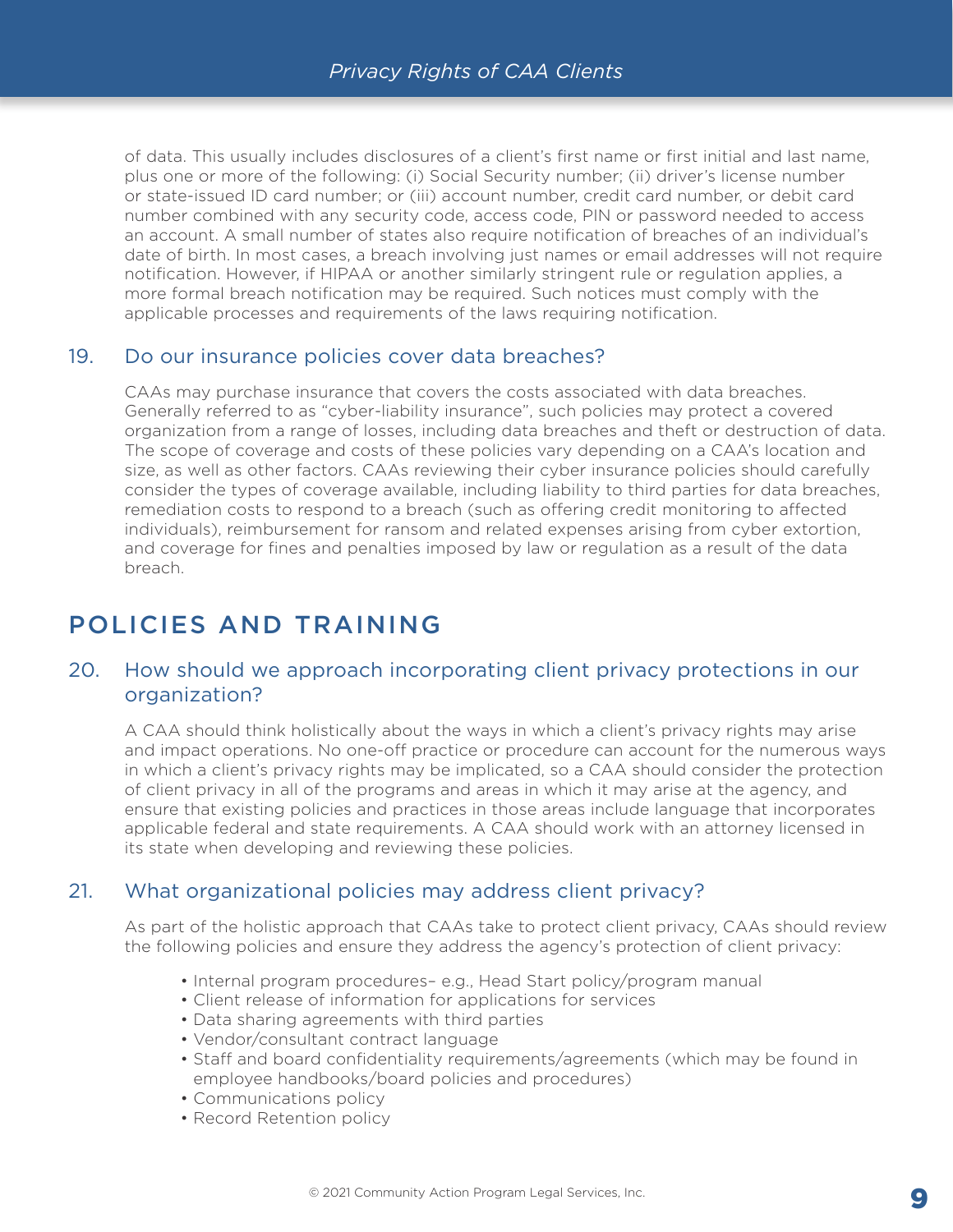- <span id="page-9-0"></span>• Remote Work policy
- Confidentiality policy
- Policy for photographing/recording clients
- Social media policy
- Website privacy policy

A CAA may develop and implement a general policy for client information that reflects requirements around data privacy and protection, and includes centralized processes for handling requests for client data from third parties. Where applicable, the development of these policies and procedures should involve an attorney. However, given the variability of requirements for certain programs, such as Head Start or WIC, a CAA may need to implement client privacy policies at a program level to comply with more particular or stringent requirements.

#### [22. What kind of training would a CAA provide and to whom?](#page-1-0)

A CAA could provide training to staff and volunteers about their obligations to protect and keep confidential client information when they first join the organization, and periodically after that. This can be done in multiple stages, including at the general staff or volunteer orientation, and later within the specific program(s) in which they will be working. In addition, subsequent trainings could be provided to communicate changes in client privacy rules and policies, and data protection practices and technology.

#### [23. Does CAPLAW have any sample policies or additional resources?](#page-1-0)

While CAPLAW has not developed a sample policy that covers all client privacy issues discussed in this FAQ, a CAA may consider the following sample CAPLAW policies as part of its holistic approach to protecting client information:

- [Sample Record Retention policy](https://resources.caplaw.org/resources/sample-record-retention-policy/)
- • [Sample Remote Work policy](https://resources.caplaw.org/resources/sample-remote-work-policy/)
- • [Sample Social Media policy](https://resources.caplaw.org/resources/sample-social-media-policy/)

 The following CAPLAW resources also provide information related to protecting client privacy:

- [Is Your Head in the Cloud? Contemplating Cloud Computing for Community](https://www.caplaw.org/resources/PublicationDocuments/CAPLAW_CloudComputingforCAAs_August2019.pdf)  [Action Agencies](https://www.caplaw.org/resources/PublicationDocuments/CAPLAW_CloudComputingforCAAs_August2019.pdf)
- [10 Data Security Tips to Protect Your CAA](https://www.caplaw.org/resources/articlesbytopic/Technology/CAPLAW_10DataSecurityTips_Feb2018.pdf)
- [Can I Disclose This Information? Complying with Confidentiality and Disclosure](https://www.caplaw.org/resources/articlesbytopic/Employment/CAPLAW_CanIDiscloseThisInformation_2000.pdf)  [Requirements](https://www.caplaw.org/resources/articlesbytopic/Employment/CAPLAW_CanIDiscloseThisInformation_2000.pdf)